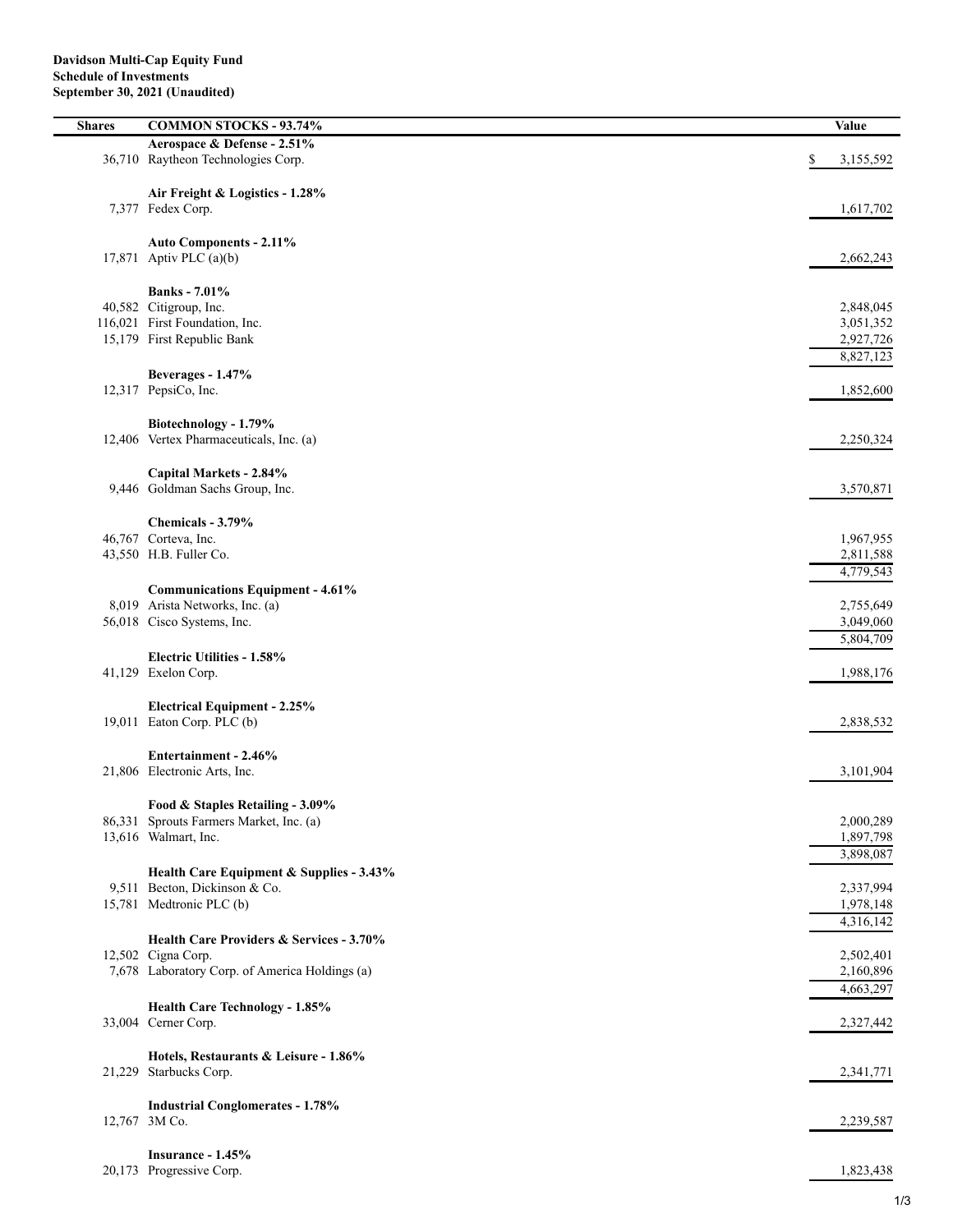| Interactive Media & Services - 4.60%<br>2,172 Alphabet, Inc. - Class C (a)(c)                                    | 5,789,053                |
|------------------------------------------------------------------------------------------------------------------|--------------------------|
|                                                                                                                  |                          |
| <b>Internet &amp; Direct Marketing Retail - 3.90%</b><br>890 Amazon.com, Inc. (a)                                | 2,923,686                |
| 28,567 eBay, Inc.                                                                                                | 1,990,263                |
|                                                                                                                  | 4,913,949                |
| IT Services - 1.78%                                                                                              |                          |
| 18,414 Fidelity National Information Services, Inc.                                                              | 2,240,616                |
| Machinery - 2.21%                                                                                                |                          |
| 33,783 Otis Worldwide Corp.                                                                                      | 2,779,665                |
| Multi-Utilities - 1.36%                                                                                          |                          |
| 13,546 Sempra Energy                                                                                             | 1,713,569                |
|                                                                                                                  |                          |
| Oil, Gas & Consumable Fuels - 2.65%<br>19,277 Chevron Corp.                                                      | 1,955,652                |
| 17,219 EOG Resources, Inc.                                                                                       | 1,382,169                |
|                                                                                                                  | 3,337,821                |
| Pharmaceuticals - 1.63%                                                                                          |                          |
| 34,655 Bristol-Myers Squibb Co.                                                                                  | 2,050,536                |
| Semiconductors & Semiconductor Equipment - 1.69%                                                                 |                          |
| 15,202 Silicon Laboratories, Inc. (a)                                                                            | 2,130,712                |
| Software - 13.74%                                                                                                |                          |
| 9,828 Fortinet, Inc. (a)                                                                                         | 2,870,169                |
| 5,689 Intuit, Inc.                                                                                               | 3,069,273                |
| 19,185 Microsoft Corp.                                                                                           | 5,408,635                |
| 12,898 Salesforce.com, Inc. (a)<br>16,999 Splunk, Inc. (a)                                                       | 3,498,196<br>2,459,925   |
|                                                                                                                  | 17,306,198               |
| Technology Hardware, Storage & Peripherals - 3.79%                                                               |                          |
| 33,712 Apple, Inc.                                                                                               | 4,770,248                |
| Textiles, Apparel & Luxury Goods - 3.24%                                                                         |                          |
| 58,863 Gildan Activewear, Inc. (b)                                                                               | 2,149,088                |
| 47,984 Steven Madden, Ltd.                                                                                       | 1,927,038                |
|                                                                                                                  | 4,076,126                |
| <b>Wireless Telecommunication Services - 2.29%</b><br>22,603 T-Mobile US, Inc. (a)                               | 2,887,759                |
|                                                                                                                  |                          |
| TOTAL COMMON STOCKS (Cost \$65,478,525)                                                                          | 118,055,335              |
| <b>REITs - 5.31%</b>                                                                                             |                          |
| 133,229 AGNC Investment Corp.                                                                                    | 2,101,021                |
| 15,488 Camden Property Trust                                                                                     | 2,284,015                |
| 47,521 CubeSmart                                                                                                 | 2,302,393                |
| TOTAL REITs (Cost \$4,640,794)                                                                                   | 6,687,429                |
| <b>MONEY MARKET FUND - 1.05%</b>                                                                                 |                          |
| 1,315,654 First American Government Obligations Fund, Class X, 0.03% (d)                                         | 1,315,654                |
| TOTAL MONEY MARKET FUND (Cost \$1,315,654)                                                                       | 1,315,654                |
|                                                                                                                  |                          |
| Total Investments in Securities (Cost \$71,434,973) - 100.10%<br>Liabilities in Excess of Other Assets - (0.10)% | 126,058,418<br>(123,599) |
| <b>NET ASSETS - 100.00%</b>                                                                                      | 125,934,819<br>S         |
|                                                                                                                  |                          |
| PLC Public Limited Company                                                                                       |                          |
| REIT Real Estate Investment Trust<br>(a) Non-income producing security.                                          |                          |
| (b) U.S. traded security of a foreign issuer.                                                                    |                          |
| (c) Non-voting shares.                                                                                           |                          |
| (d) Rate shown is the 7-day annualized yield as of September 30, 2021.                                           |                          |